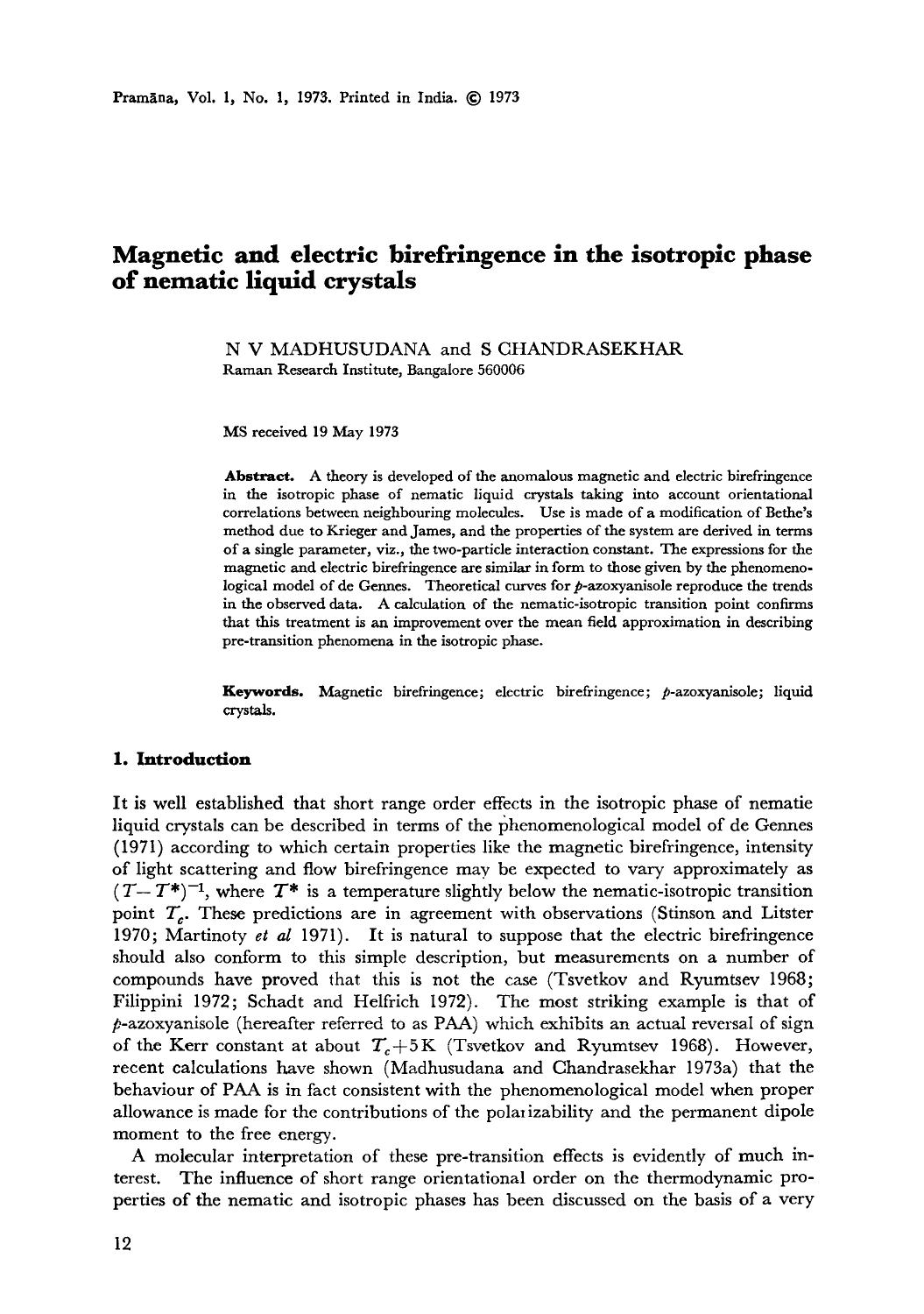simple model (Chandrasekhar and Shashidhar 1972), but the conclusions drawn are only of qualitative significance. The molecular mean field method (Maier and Saupe 1960; Chandrasekhar and Madkusudana 1971, 1972a; Chandrasekhar, *et al* 1971) does provide a quantitative description of long range orientational order and the related properties of the nematic phase, but fails to explain short range order effects. (Stinson 1971 ; Madhusudana and Chandrasekhar 1973b).

In this paper, we present a theory of the anomalous magnetic and electric birefringence in the isotropic phase of nematic liquid crystals which takes into account near neighbour correlations by a method similar to that developed by Chang (1937) and by Krieger and James (1954) in discussing orientational transitions in crystals. Application of the theory to PAA shows that it is an improvement over the molecular mean field treatment. A brief account of the theory for the magnetic case has been reported previously (Chandrasekhar and Madhusudana 1972b; Madhusudana and Chandrasekhar 1973b).

### **2. The Consistency Relation**

We consider the isotropic phase of a nematic liquid crystal in which a weak long range orientational order has been induced by an external field (magnetic or electric) acting along the  $\zeta$  axis of the space-fixed cartesian coordinate system XYZ. It is assumed that every molecule is surrounded by z nearest neigbours, and that no two of the z nearest neighbours are nearest neighbours of each other. Let  $E(\theta_{ij})$  be the orientational energy of interaction between the central molecule i and one of its nearest neighbours, and  $V(\theta_i)$  that between j and the remaining molecules of the uniaxial medium. Let  $W(\theta_i)$  be the orientational contribution of the potential energy of the molecule due to the external field.

The relative weight for a given configuration of the cluster of  $(z+1)$  molecules is given by

$$
\prod_{j=1}^{z} f(\theta_{ij})g(\theta_{j})h(\theta_{i})h(\theta_{j})
$$
\nwhere\n
$$
f(\theta_{ij}) = \exp[-E(\theta_{ij})/kT]
$$
\n
$$
g(\theta_{j}) = \exp[-V(\theta_{j})/kT]
$$
\n
$$
h(\theta_{i}) = \exp[-W(\theta_{i})/kT], \text{ etc.},
$$
\n(1)

and  $\theta_{ij}$  is a function of the usual spherical coordinates  $\theta_i$ ,  $\phi_i$ ,  $\theta_j$  and  $\phi_j$ . The relative probability that the central molecule and one of its nearest neighbours, say 1, are oriented along  $(\theta_i, \phi_i)$  and  $(\theta_1, \phi_1)$  is then

$$
\psi(\theta_i, \phi_i; \theta_1, \phi_1) = f(\theta_{i1})h(\theta_i)g(\theta_1)h(\theta_1)
$$
  
 
$$
\times \prod_{j=2}^{z} \int \cdot \cdot \int f(\theta_{ij})g(\theta_j)h(\theta_j) d(\cos \theta_j) d\phi_j
$$
 (2)

Since this probability should be the same irrespective of which molecule is regarded as the central one,

$$
\psi(\theta_i, \phi_i; \theta_1, \phi_1) = \psi(\theta_1, \phi_1; \theta_i, \phi_i), \qquad (3)
$$

which represents the consistency relation.

It is assumed that  $V(\theta_i)$  is given by a function of the form

$$
V(\theta_j) = (-B/V^4)P_2(\cos \theta_j) \tag{4}
$$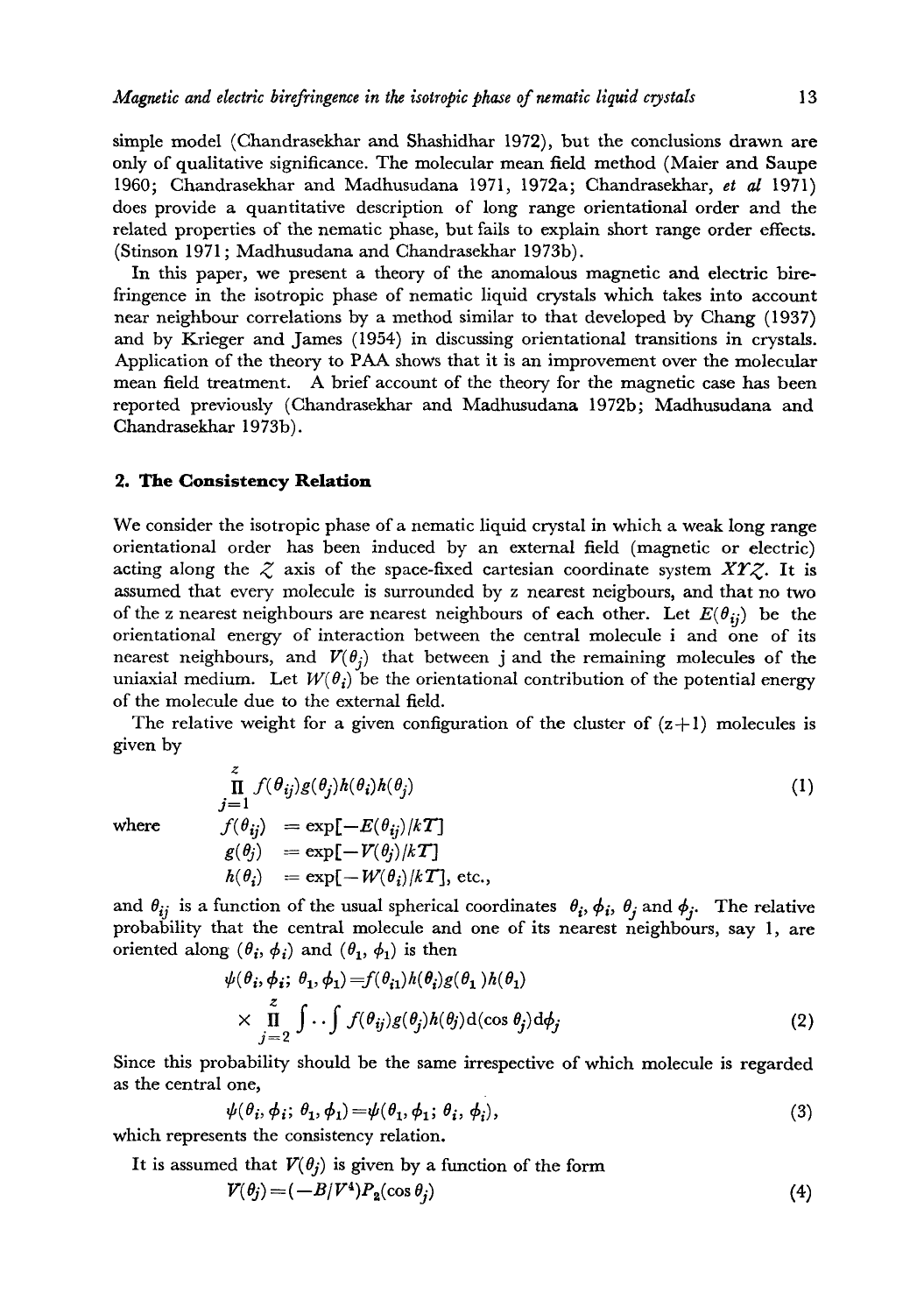where  $P_2(\cos \theta_i)$  is the Legendre polynomial of the second order, V the molar volume<sup>†</sup> and B an interaction parameter which is a function of the long range order. Similarly the near neighbour interaction is taken to be

$$
E(\theta_{ij}) = (-B^* / V^4) P_2(\cos \theta_{ij}).
$$
\n<sup>(5)</sup>

We now expand  $f(\theta_{ij})$  as

$$
f(\theta_{ij}) = \frac{1}{2}D \sum_{k=0}^{\infty} (2k+1)c_k P_k(\cos \theta_{ij})
$$
 (6)

where

$$
c_n = \frac{\int P_n(\cos \theta_{ij}) f(\theta_{ij}) d(\cos \theta_{ij})}{\int f(\theta_{ij}) d(\cos \theta_{ij})}
$$
(7)

is a measure of the short range order in the absence of an external field, and D the denominator of Eq. (7). In view of the form of the interaction given by Eq. (5), k takes only even values in Eq. (6). Similarly we write

$$
g(\theta_j)h(\theta_j) = \sum_{k=0}^{\infty} a_k P_k(\cos \theta_j).
$$
 (8)

From Eq.  $(6)$ ,  $(8)$  and  $(2)$ , it can be shown that

$$
\frac{\sum_{k=0}^{\infty} a_k P_k (\cos \theta_i)}{h(\theta_i) [\sum_{l=0}^{\infty} a_l c_l P_l (\cos \theta_i)]^{z-1}} = \frac{\sum_{k=0}^{\infty} a_k P_k (\cos \theta_1)}{h(\theta_1) [\sum_{l=0}^{\infty} a_l c_l P_l (\cos \theta_1)]^{z-1}} = \rho'(\text{say}) \qquad (9)
$$

where  $\rho$  is a constant, and *l* takes only even values. The consistency relation can then be reduced to the form

$$
\sum_{k=0}^{\infty} a_k P_k (\cos \theta) = \rho h(\theta) \left[ \sum_{m=0}^{\infty} A'_m P_m (\cos \theta) \right]
$$
 (10)

where 
$$
A'_m = (m + \frac{1}{2}) \int P_m(\cos \theta) \left[ \sum_{l=0}^{\infty} a_l c_l P_l(\cos \theta) \right]^{z-1} d(\cos \theta).
$$

From Eqs. (8) and (I0), it follows that for the weakly ordered isotropic phase

$$
1 + (B/kT V^4) P_2(\cos \theta) = \rho \left[ A_0 \ P_0 \left( \cos \theta \right) + A_2 \ P_2 \left( \cos \theta \right) \right] \tag{11}
$$

Remembering that  $P_0(\cos \theta) = 1$ , we may equate the coefficients of  $P_0$  (cos $\theta$ ) and  $P_2(\cos \theta)$ , so that

$$
B/kT V^4 = A_2/A_0' = (z-1)a_2c_2 \tag{12}
$$

which is the solution of the consistency relation in the limit  $a_2 \ll 1$ . The long range order parameter  $Q$  is given by

$$
Q = \frac{\int \int \int P_2(\cos \theta_i) \psi(\theta_i, \phi_i; \theta_1, \phi_1) d(\cos \theta_i) d\phi_i d(\cos \theta_1) d\phi_1}{\int \int \int \psi(\theta_i, \phi_i; \theta_1, \phi_1) d(\cos \theta_i) d\phi_i d(\cos \theta_1) d\phi_1}
$$

Applying the consistency relation (3) and using Eqs. (7) and (8),

$$
Q = \frac{1}{5} a_2 (1 + c_2) \tag{13}
$$

Therefore,  $B = 5kTQV^4(z-1)c_2/(1+c_2)$  (14)

I" Recent studies (MeColl and Shih 1972, Chandraseldaar and Madhusudana 1973) on the effect of pressure on the orientational order in p-azoxyanisole indicate a  $V^{-4}$  dependence of the potential. We shall therefore assume such a volume dependence throughout this discussion.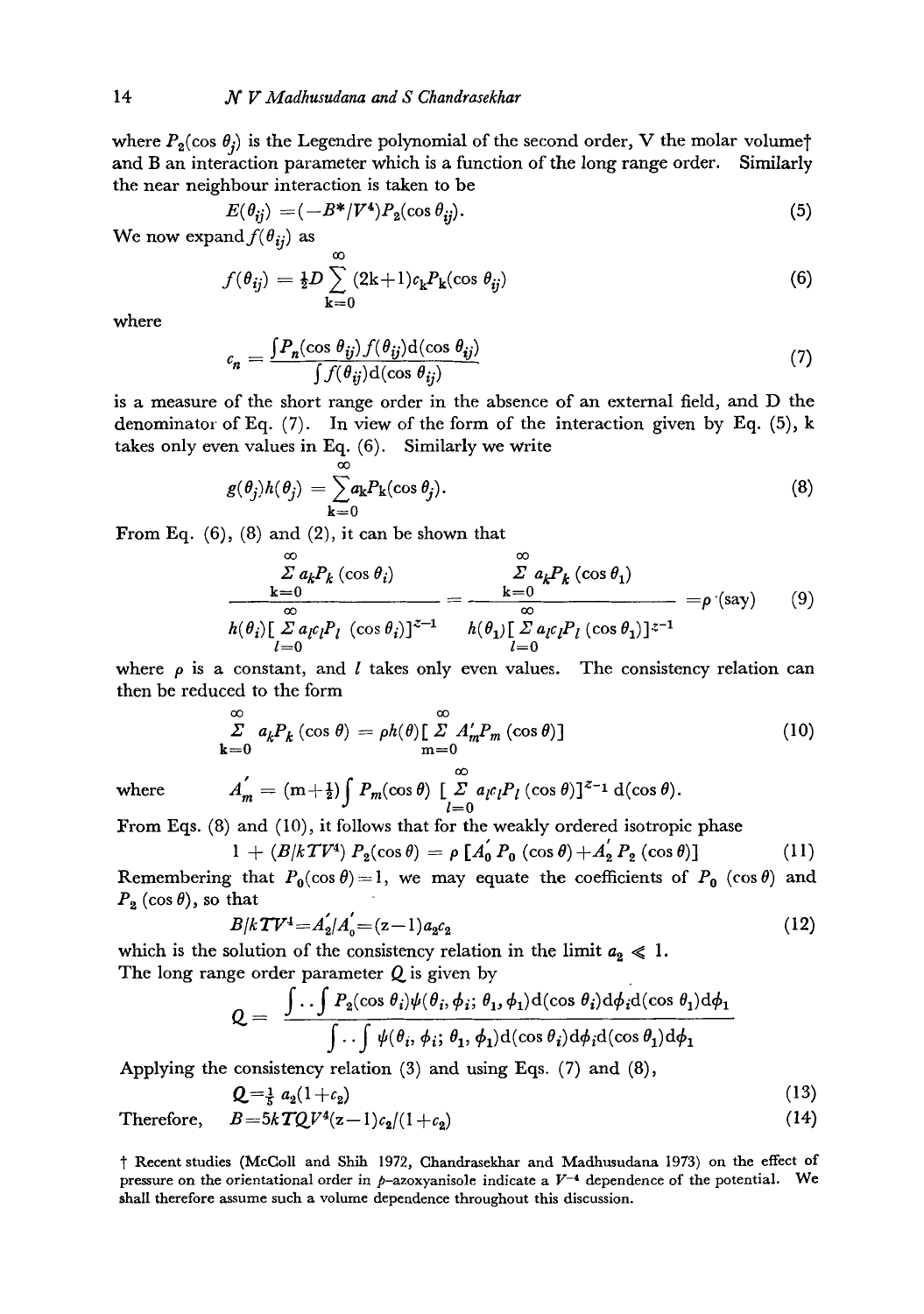Since  $c_2$  depends only on  $B^*$  all the properties of the system can be deduced in terms of a single parameter.

## **3. Magnetic birefringence**

If the externally applied field is magnetic,

$$
W(\theta) = -\frac{1}{3}\Delta\eta H^2 P_2\left(\cos\theta\right) \tag{15}
$$

where  $\Delta \eta$  is the anisotropy of diamagnetic susceptibility of the molecule.

Hence, from Eq. (8),  
\n
$$
a_2 = B/kT V^4 + \Delta \eta H^2/3kT,
$$
\n(16)

Using Eqs. (12) and (14),

$$
Q = \frac{\Delta \eta H^2}{15kT} \frac{1+c_2}{1-(z-1)c_2}.
$$
 (17)

Further,  $Q=(X_e-X_0)/\Delta X$  where  $X_e$ ,  $X_0$  are the principal optical polarizabilities of the medium given by  $\chi_e = 3(n_e^2-1)/4\pi\nu(n_e^2+2)$ , etc., and v is the number of molecules per cm<sup>3</sup>. Since the magnetic birefringence  $\Delta n = n_e - n_0 \sim 10^{-7}$ ,

$$
\Delta n = K \frac{(n^2+2)^2}{T V n} \frac{1+c_2}{1-(z-1)c_2} \tag{18}
$$

where 
$$
K = (2\pi N/135k) \Delta \chi \Delta \eta H^2
$$
 (19)

and  $N$  is the Avogadro number.

Expressing  $c_2$  given by Eq. (7) as a series, and substituting in the denominator of Eq. (18), we get

$$
\Delta n = K \frac{(n^{2}+2)^{2}}{V_{n}} \frac{(1+c_{2})}{T-T^{*}}
$$
\nwhere\n
$$
T^{*} = \frac{(z-1)B^{*}}{5kV^{4}} \left[1 + \frac{1}{7} \frac{B^{*}}{kTV^{4}} - \frac{1}{35} \frac{(B^{*})^{2}}{k^{2}T^{2}V^{8}} + \cdots \right]
$$
\n
$$
\sum_{\substack{\mathbf{a}^{*} \in \mathbb{R}^{5} \\ \mathbf{b}^{*} \neq \mathbf{b} \\ \mathbf{b}^{*} \neq \mathbf{b} \end{math} (20)
$$
\nwhere\n
$$
T^{*} = \frac{(z-1)B^{*}}{5kV^{4}} \left[1 + \frac{1}{7} \frac{B^{*}}{kTV^{4}} - \frac{1}{35} \frac{(B^{*})^{2}}{k^{2}T^{2}V^{8}} + \cdots \right]
$$
\n
$$
\sum_{\substack{\mathbf{b}^{*} \in \mathbb{R}^{5} \\ \mathbf{b}^{*} \neq \mathbf{b} \end{math} (20)
$$

Figure 1. Reciprocal of magnetic birefringence of  $p$ -azoxyanisole versus temperature. Full line represents theoretical variation and circles the experimental data of Zadoe- Kalm (1936). The theoretical  $(\Delta n)^{-1}$  is throughout higher by a nearly constant factor as can be seen from the dashed curve which is obtained by multiplying the theoretical values by 0.65.

0 X"u ~ t f I I f I I 405 TC 4JS 425 435 445 T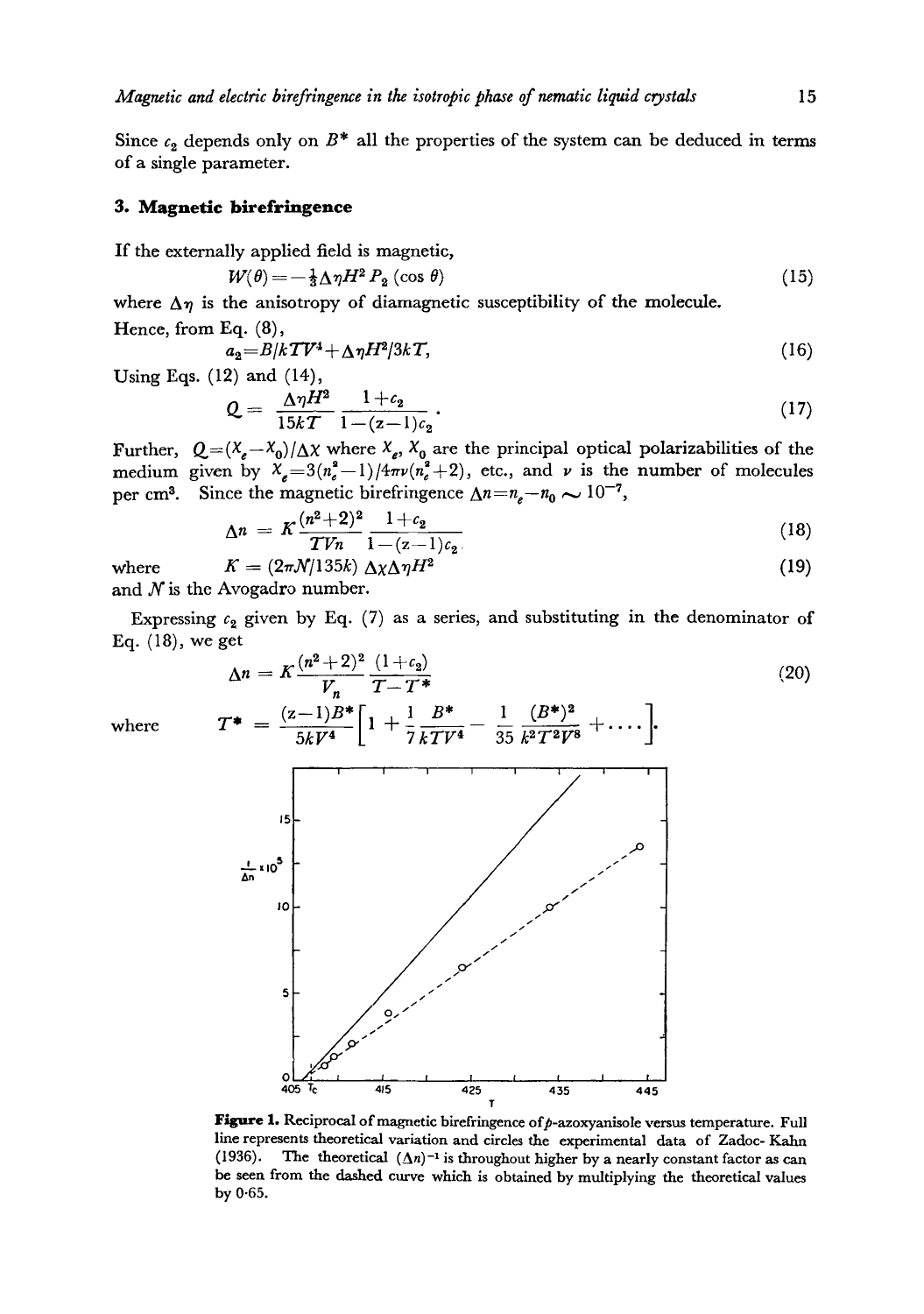Eq. (20) is formally similar to de Gennes's expression;  $T^*$  is now governed by short range correlations and exhibits a slight temperature dependence.

From Eqs. (18) and (20) it is clear that when  $T=T^*$ ,  $c_2=1/(z-1)$ , which at once determines the value of B<sup>\*</sup>. The temperature at which  $c_2=1/(z-1)$  has been called the ' branching' temperature by Krieger and James (1954) and in analogy with the phenomenological model it may be identified as the hypothetical second order transition point  $T^*$ .

Taking  $z = 8$  for an imbricated nematic arrangement (Bernal and Crowfoot 1933) we get  $c_2 = 1/7$  at  $T_c - 1$  (which is the value of  $T^*$  indicated by experiment). For PAA this gives  $B^* = 0.9621 \times 10^{-4}$  erg cm<sup>12</sup>. Evaluating  $c_2$  at different temperatures from Eq. (7) and substituting  $\Delta \chi = 25.9 \times 10^{-24}$  cm<sup>3</sup> (Saupe and Maier 1961),  $\Delta \eta = 104.2 \times$  $10^{-30}$  cm<sup>3</sup> (Gasparoux *et al* 1971) and  $H=33,900$  G (Zadoc-Kahn 1936) in Eq. (19),  $\Delta n^{-1}$  has been calculated from Eq. (18). The full line in figure 1 shows the theoretical variation of  $\Delta n^{-1}$ , and the circles the experimental data of Zadoc-Kahn (1936). It is found that the calculated  $\Delta n^{-1}$  is throughout higher by a nearly constant factor. This discrepancy may be partly due to the uncertainties in the experimental values of  $\Delta$ x,  $\Delta$ <sub>7</sub> and  $H^2$  which have been substituted in Eq. (19). Taking a different value of z, say 6 or 12, alters the value of  $B^*$  but has little influence on the temperature variation of  $\Lambda$ n.

## **4. Electric birefringenee**

Under the action of an applied electric field, the orientational potential energy of the molecule arises from (i) the anisotropy of low frequency polarizability  $\Delta \alpha$  and (ii) the net permanent dipole moment  $\mu$ . Moreover, the effect of the cavity field and the reaction field produced in the medium cannot be ignored as in the diamagnetic case (see, e.g., B6ttcher 1952). Applying the Onsager theory, Maier and Meier (1961a) have worked out these various contributions to the dielectric properties of the nematic phase. The orientational potential energy due to the induced dipole moment is given by

$$
W_1(\theta) = -\frac{1}{3}Fh^2 \, \Delta a \, E^2 P_2(\cos \theta)
$$

where  $h=3\epsilon/(2\epsilon+1)$  is the cavity field factor,  $\epsilon$  is the average dielectric constant,  $F=1/(1-af)$  is the reaction field factor, a is the average polarizability,  $f=4\pi N\rho$  $(2\epsilon-2)/3M(2\epsilon+1)$ ,  $\rho$  is the density and M the molecular weight. (The effect of the anisotropy of the dielectric constant may be neglected since we are concerned with the very weakly ordered isotropic phase.)  $\theta$  is the angle which the long molecular axis, assumed to be the direction of maximum molecular polarizability, makes with the applied field  $E$ .

To evaluate the potential energy due to the permanent dipole moment, we choose XTZ as the space-fixed coordinate system and  $\xi \eta \zeta$  as the molecule-fixed coordinate system,  $\zeta$  coinciding with the long axis of the molecule and  $\xi$  being in the plane containing  $\zeta$  and  $\mu$ . If the electric field E acts along the  $\zeta$  axis and  $\gamma$  is the Eulerian angle between the  $\xi$ -axis and the line of intersection of the XY and  $\xi_{\eta}$  planes, the orientafional potential energy

 $W_2(\theta) = -Fh\mu(\cos\beta\cos\theta+\sin\beta\sin\gamma\sin\theta)E$ where  $\beta$  is the angle between  $\mu$  and the  $\zeta$ -axis. Putting  $W(\theta) = W_1(\theta) + W_2(\theta)$ , we obtain from Eq. (8)

$$
a_2 = \frac{BQ}{kTV^4} + \frac{Fh^2 E^2}{3kT} \left[ \Delta a - \frac{F\mu^2}{2kT} (1 - 3 \cos^2 \beta) \right]
$$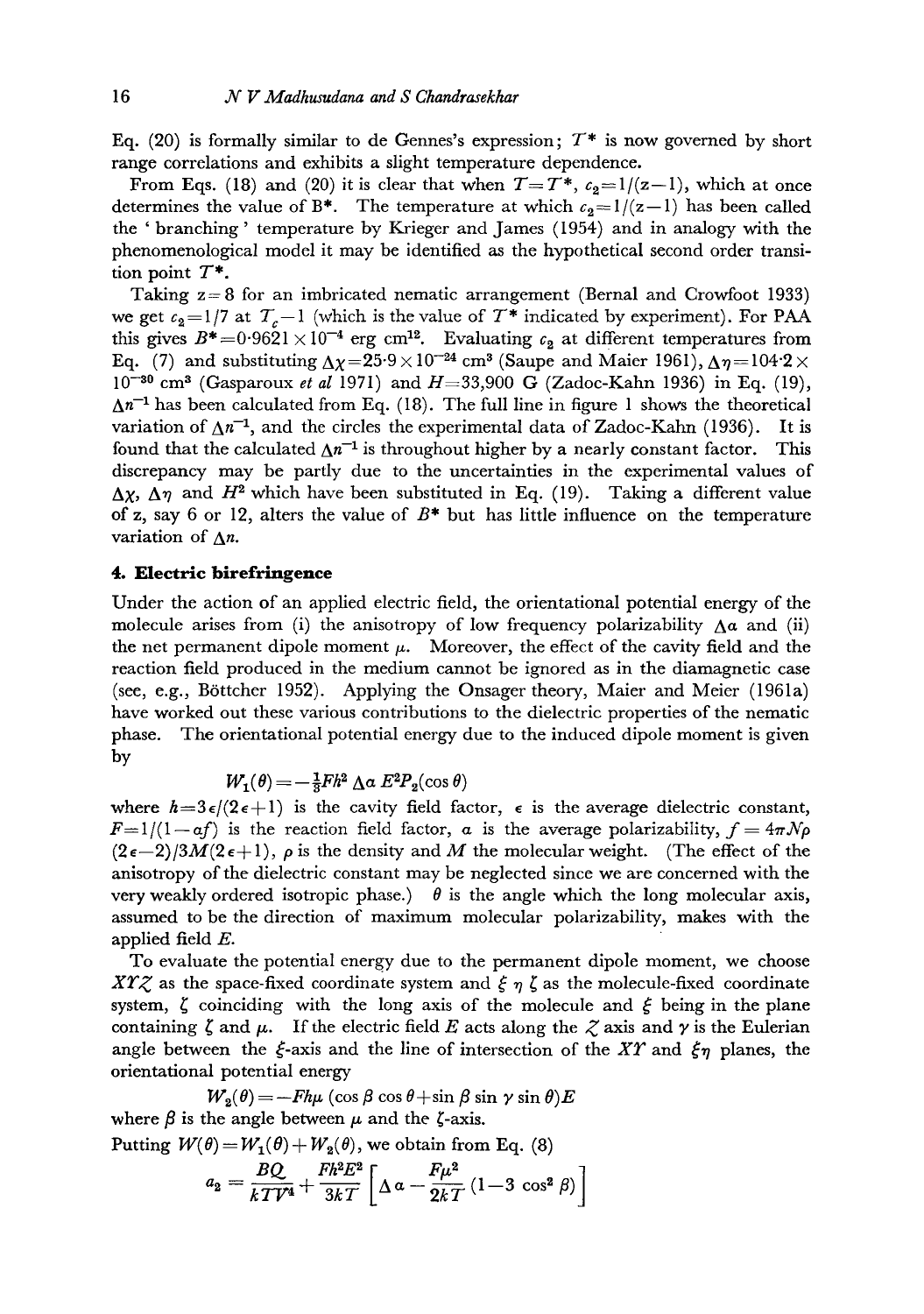where we have averaged over all values of  $\gamma$  since the medium has uniaxial symmetry. Proceeding as before



Figure 2. Electric birefringence of  $p$ -azoxyanisole versus temperature. Full line represents theoretical variation and circles the experimental data of Tsvetkov and Ryumtsev (1968).

and the electric birefringence

$$
\Delta n = \frac{2\pi N \Delta \chi E^2}{135k} Fh^2 \left[ \Delta a - \frac{F\mu^2}{2kT} (1 - 3\cos^2\beta) \right] \frac{(n^2 + 2)^2}{TnV} \frac{1 + c_2}{[1 - (z - 1)c_2]} (21)
$$

The form of this expression is similar to that given by the phenomenological model (Madhusudana and Chandrasekhar 1973a). Clearly, the birefringence can be positive or negative depending on the sign of  $\left[\Delta a - (F\mu^2/2kT)\right]$  (1-3 cos<sup>2</sup>  $\beta$ ). For the elongated molecules of nematogenic compounds  $\Delta \alpha$  is always positive, but the sign of the permanent dipole contribution depends on the angle  $\beta$ . If  $\beta$  is small, the two terms add to give rise to a strong positive  $\Delta n$ , whereas if  $\beta$  is sufficiently large  $\Delta n$ may be negative. Further, since the second term is proportional to  $T^{-1}$ , there can occur, in principle, a reversal of sign of  $\Delta n$  with temperature, as has indeed been observed in PAA.

We shall now calculate  $\Delta n$  for PAA according to Eq. (21) by substituting the known values of the molecular parameters. The relevant data reported by Maier and Meier (1961b) are:  $\mu = 2.22D$ ;  $\beta \approx 64^{\circ}$  from dielectric anisotropy measurements in the nematic phase and  $61^\circ$  from the Kerr constant in dilute solutions (we shall use the mean value of  $\beta = 62.5^\circ$  in the present calculations);  $\Delta \alpha$ , the anisotropy of low frequency polarizability extrapolated from the value in the optical region,  $=23.0 \times 10^{-24}$  cm<sup>3</sup>,  $\epsilon = 5.65$  at  $T_c + 5$  K. Putting  $E = 1.2 \times 10^4$  volt cm<sup>-1</sup> and using the same value of B\* as in the magnetic birefringence calculation,  $\Delta n$  derived from Eq. (21) has been plotted in figure 2 as a function of temperature along with the experimental points of Tsvetkov and Ryumstev (1968). It may be emphasized that since there is a competition between the polarizability and the permanent dipole contributions, even a small error in  $\beta$  will cause an appreciable shift in the temperature at which  $\Delta n=0$ . Nevertheless, it is clear that the theoretical curve agrees fairly well with the trend in the observed data.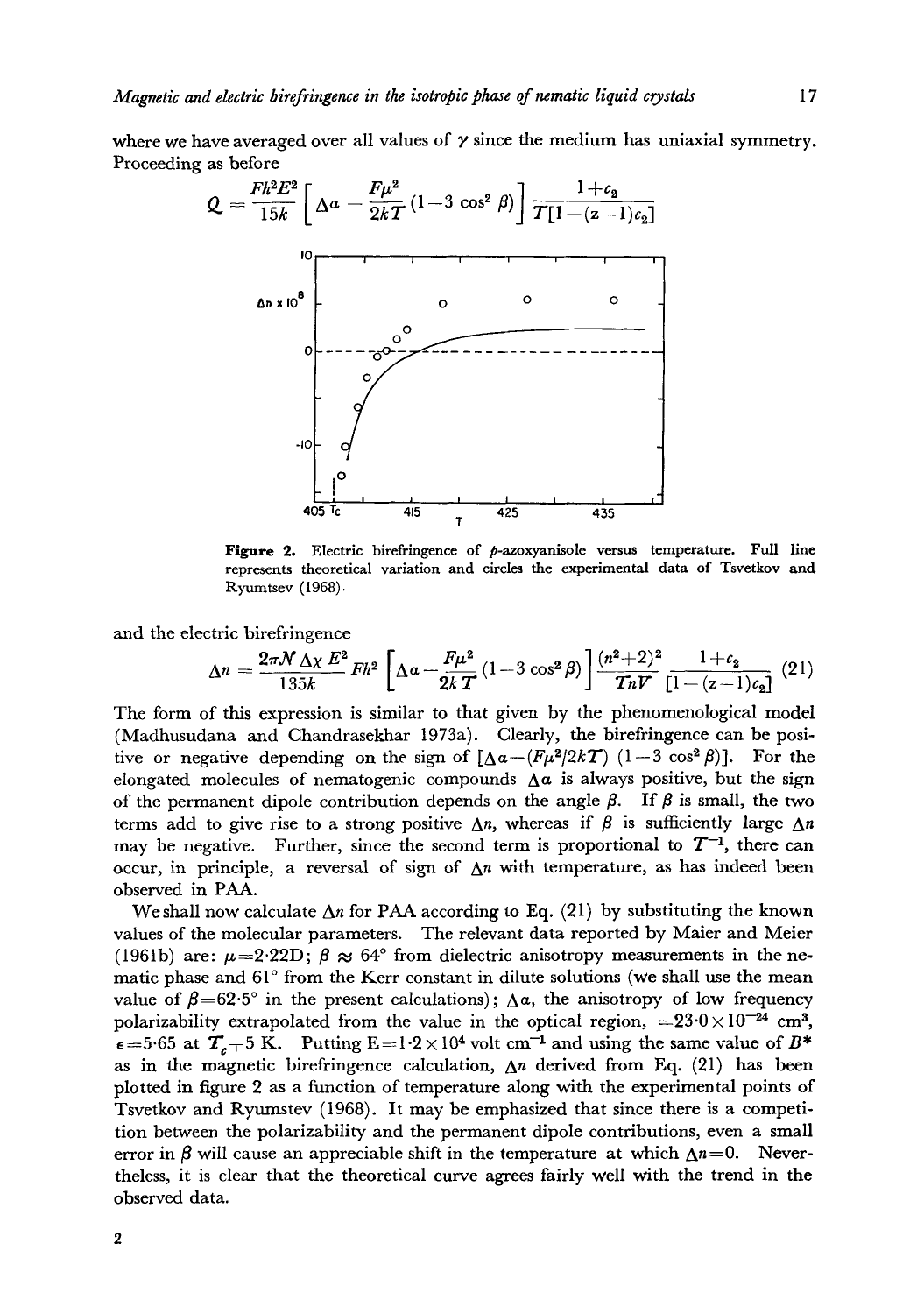### **5. Evaluation of**  $T_c$ **—T\***

In order to determine the first order nematic-isotropic transition point  $T_c$  we have to solve the consistency relation in the *ordered* phase. As described earlier, Krieger and James (1954) expanded the relevant distribution function as a series in Legendre polynomials to obtain solutions in the infinitesimal approximation. This procedure is not suitable for the ordered phase in which  $Q$  takes large values. We therefore rewrite the consistency relation in the form

$$
\frac{\exp\left[(B/kTV^4) P_2(\cos\theta_i)\right]}{\left[\int\int \exp\left\{\left(B^*/kTV^4\right) P_2(\cos\theta_{ij}) + \left(B/kTV^4\right) P_2(\cos\theta_j)\right\} d(\cos\theta_j) d\phi_j\right]^{z-1}} = \text{constant}\tag{22}
$$

This relation has to be satisfied for all values of  $P_2(\cos \theta_i)$ . Here  $B^*$  is a constant already determined, but  $B$  has to be evaluated at each temperature. Those pairs of values of  $B^* / kT V^4$  and  $B / kT V^4$  which give a constant ratio (22) for every  $P_2(\cos \theta_i)$ represent the solutions of the consistency relation at that temperature. The integrals were evaluated numerically for ranges of values of  $B^* / kT V^4$  and  $B / kT V^4$  and for various  $P_2(\cos \theta_i)$ . Pairs of values have been found that fulfil Eq. (22) to a very good approximation for  $P_2(\cos \theta_i)$  lying between 1 and 0. Using these pairs, the internal energy

$$
U = -\frac{Nz}{2} \frac{B^*}{V^4} \frac{\int \cdots \int \exp\left[\frac{B^*}{kTV^4} P_2(\cos\theta_{ij}) + \frac{B}{kTV^4} \{P_2(\cos\theta_{i}) + P_2(\cos\theta_{j})\}\right]}{\int \cdots \int \exp\left[\frac{B^*}{kTV^4} P_2(\cos\theta_{ij}) d\phi_i d(\cos\theta_{j}) d\phi_j - \frac{B}{kTV^4} \{P_2(\cos\theta_{i}) + P_2(\cos\theta_{j})\}\right]} \times d(\cos\theta_{i}) d\phi_i d(\cos\theta_{j}) d\phi_j
$$
(23)



**Figure 3.** Plot of  $\overline{P_{\bf{a}}(x_i)}_i$   $[=-2(V^*)^4 U/NzB^*]A$  versus  $[=B^*]/(V^*)^4T]$ , where  $V^*$  is the molar volume at the second order transition point  $T^*$ . At the first order transition point the shaded areas are equal so that the Helmholtz free energy of the ordered and disordered phases are the same. At the second order transition point  $P_2(x_{ij}) = c_2 = 1/7.$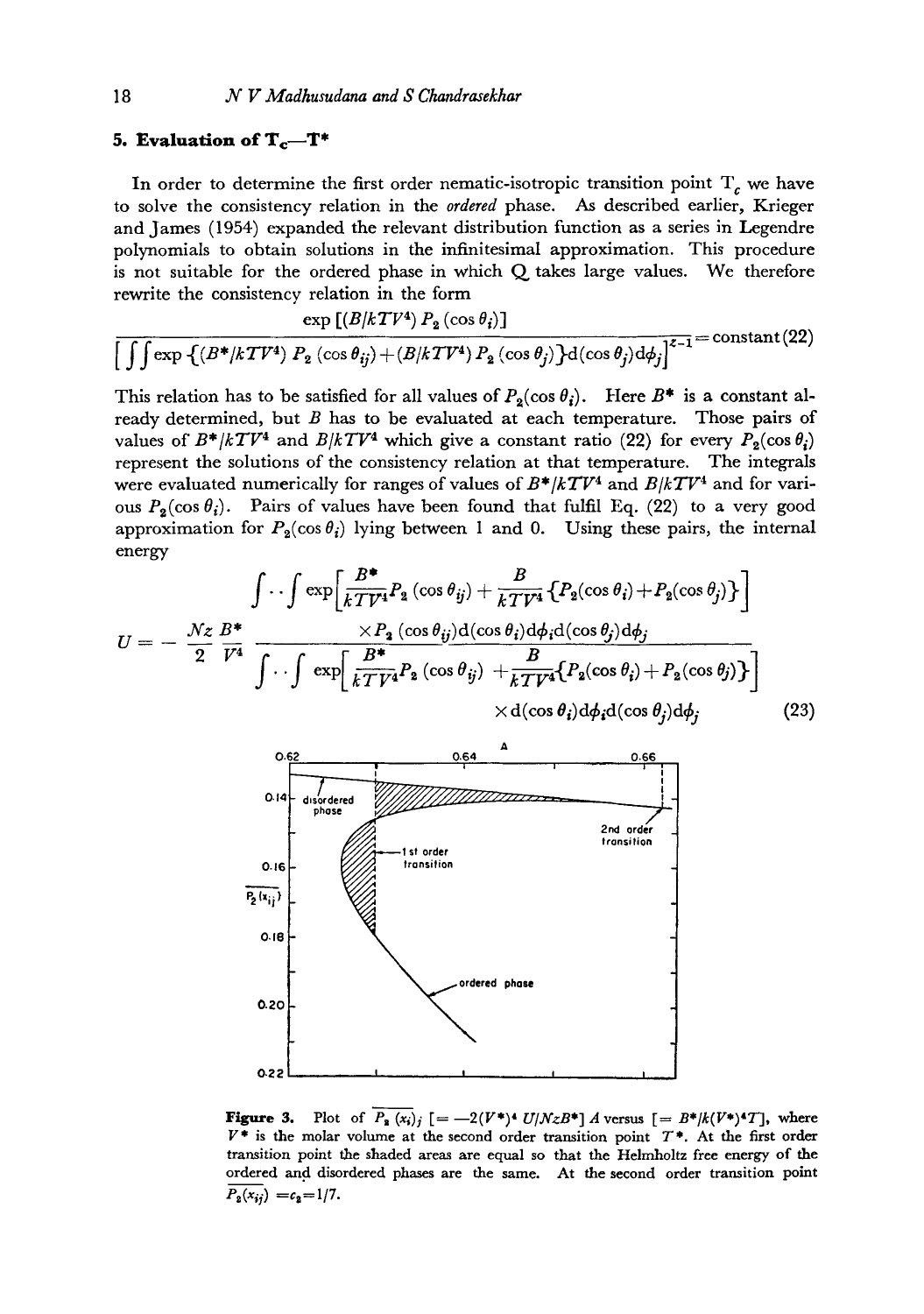has been calculated as a function of temperature. The plot of U versus  $1/T$  at con, stant volume at once yields both  $T_c$  and  $T^*$  (figure 3). It is found that  $T^*/T_c=0.95$ which is a significant improvement over the mean field value of 0.90, but still appreciably less than that derived from experiment. It may be emphasized that this procedure ignores the volume change at  $T_c$ . We have also evaluated some of the properties of the ordered phase, e.g., the long range order parameter as a function of temperature, which will be discussed elsewhere.

## **6. Specific heat of the isotropic Hquld**

In the absence of an external field, the internal energy of the isotropic liquid due to short range orientational order is

$$
U = -\frac{1}{2}NzB^*c_2/V^4
$$

and the specific heat

$$
C_V = \frac{9\mathcal{N}z(B^*)^2}{8kT^2V^8} \left[\overline{\cos^4\theta} - (\overline{\cos^2\theta})^2\right].
$$

For PAA,  $C_V$  turns out to be 3.22 J mole<sup>-1</sup> K<sup>-1</sup> at  $T_c+1.5$  K decreasing to 2.10 J mole<sup>-1</sup>  $K^{-1}$  at  $T_c+40$  K. Judging from the available measurements of the specific heat at constant pressure (Arnold 1964), the isothermal compressibility (Gabrielli and Verdini 1955; Hoyer and Nolle 1956, Kapustin and Bykova 1966) and the thermal expansion (Maier and Saupe 1960) the theoretical value of  $C_V$  appears to be of the right magnitude but varies rather too slowly with temperature.

### **References**

Arnold I-I 1964 *Z. Phys. Chem.* 226 146

BernalJ D and Crowfoot 13 1933 *Trans. Faraday Soc.* 29 1032

B6ttcher O J F 1952 *Theory of Electric Polarization* (Elsevier: London and New York.)

Chandrasekhar S and Madhusudana N V 1971 Acta Crystallogr. A27 303

Chandrasek\_har S and Madhusudana N V 1972a *Mol. Gryst. Liquid Gryst.* 17 37

Chandrasekhar S and Madhusudana N V 1972b Fourth International Liquid Crystal Conference Kent~ Ohio, USA, August 1972

Chandrasekhax S and Madhusudana N V 1973 *MoL Cryst. Liquid Cryst.* (in press)

Chandrasekhar S, Madhusudana N V and Shubha K 1971 *Symposia of the Faraday Society No. 5, Liquid Crystals,* 26

Chandrasekhar S and Shashidhar R 1972 *MoL Gryst. LiquidGryst.* 16 21

Chang T S 1937 *Proc. Cambridge Phil. Soc.* 33 524

de Gennes P G 1971 *Mol. Gryst. LiquidGryst.* 12 193

Filippini J G 1972 *C. R. Acad. Sd. Ser. B* 275 349

Gabrielli I and Verdini L 1955 *Aruovo Gimento II* 526

Gasparoux H, Regaya B and Prost J i97i *G. R. Acad. Scl. Set. B.* 272 I168

Hoyer W A and Nolle A W 1956 *J. Chem. Phys.* 24 803

Kapustin A P and Bykova N T 1966 *Sov. Phys.-Crystallogr.* 11 297

Krieger T G and James H M 1954 J. *Chem. Phys.* 22 796

Madhusudana N V and Chandraseldaar S 1973a to be presented at the Symposium on Ordered Fluids and Liquid Crystals, National Meeting of the American Chemical Society, Chicago, August 1973

Madhusudana N V and Chandrasekhar S 1973b *Solid State Commun.* (in press)

Maier W and Meier G 1961a *Z. Naturforsch. A* 16 262

Maier W and Meier G 1961b *Z. Naturforsch. A* 16 470

Maier W and Saupe A 1960 *Z. Araturforseh. A* 15 287

Martinoty P, Candau S and Debeauvais F 1971 *Phys. Rev. Lett.* 27 1123